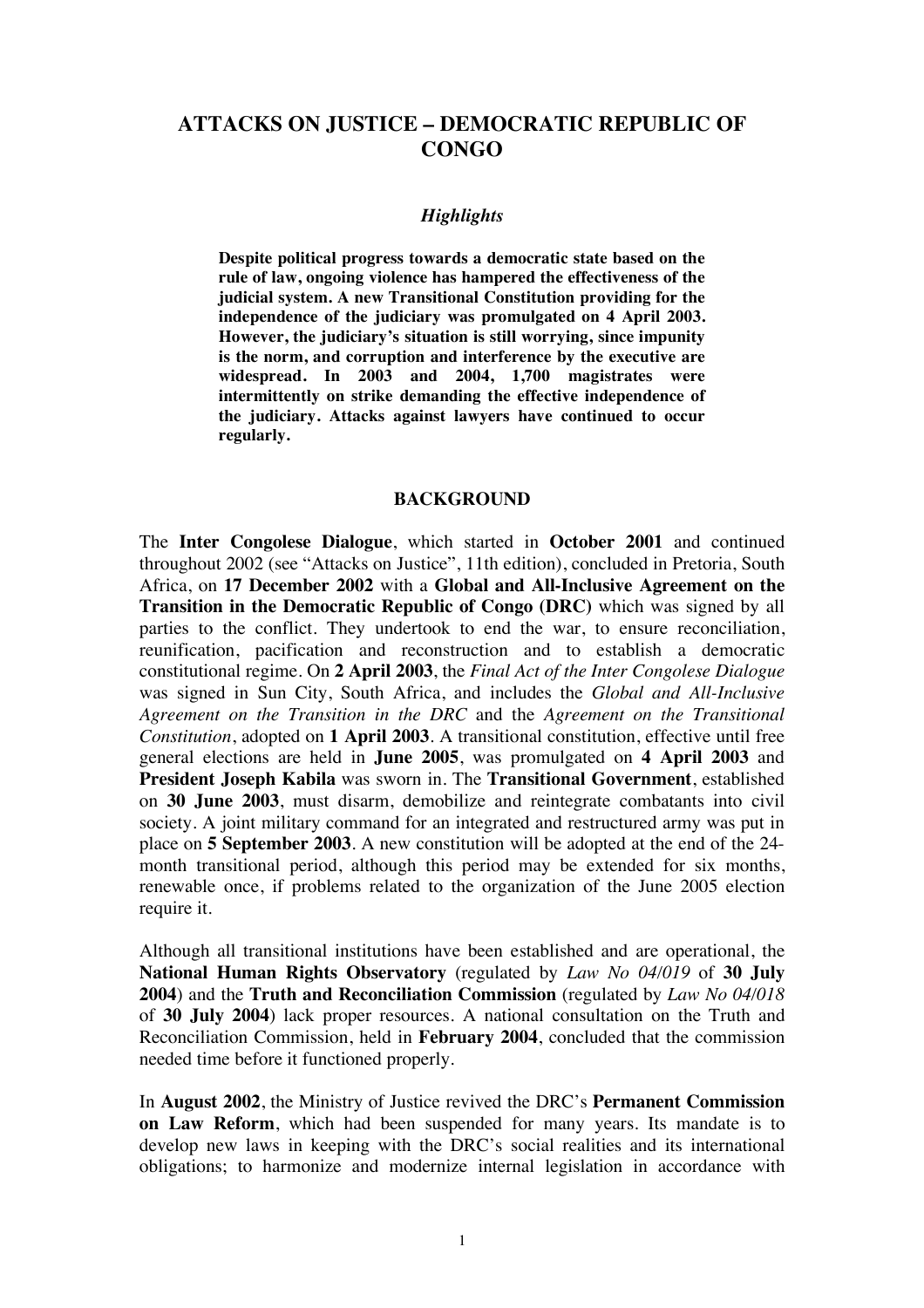customary and international law, such as the *1987 family law code* (*Law No. 87-010*  of **1 August 1987**) or the *2002 labour code* (enacted by *Law No. 015/2002*).

The mandate of the **UN Mission in the DRC** (**MONUC)** was re-extended until **31 March 2005** by *Resolution 1565* of **1 October 2004**. MONUC's peace monitoring mandate evolved in **2003** into maintaining or imposing peace. As of **1 October 2004**, it is authorized to use "all necessary means" to protect civilians under threat of violence in the DRC, and to provide advice and assistance to the Transitional Government.

Despite progress towards democratization in **2003 and 2004**, fighting, massacres and grave human rights violations have continued, and may amount to genocide, crimes against humanity and war crimes. Local human rights defenders are targeted, and freedoms of association and assembly, of speech and of the press are not respected by parties to the conflict. Human rights violations mostly still go unpunished despite international appeals for accountability. The illegal exploitation of natural and economic resources continues to drive conflict, as both a source of funding for combatants and a reason for fighting (see the **October 2003** "Report of the UN Panel of Experts on the Illegal Exploitation of Natural Resources and Other Forms of Wealth of the DRC" (S/2003/1027).

#### **JUDICIARY**

The Congolese judicial system does not meet the minimum required international standards relating to the administration of justice. Despite the principle of separation of powers enshrined in the *Constitution* – Article 147 of the Transitional Constitution provides for the independence of the judiciary – the executive continues to interfere with the judiciary, particularly in nominating, promoting, imposing sanctions against and dismissing judges and prosecutors without consulting the **Supreme Council of the Judiciary** (for this council's legal position, see under General Country Information). There are reports of the executive instructing magistrates, judges and prosecutors as to how cases are to be treated, or obstructing the implementation of decisions. Given their precarious social conditions, judges, prosecutors, clerks and other judicial staff are often corrupted; some are said to undermine the functioning of justice, either actively or passively, with arbitrary arrests, the trading of favours and blackmail.

Judges in military courts established under the November 2002 laws (see below under General Country Information, b.3) are members of the military; they are nominated by the President and appointed by the Minister of Justice. They can be moved on a discretionary basis without any reason being given.

A recent **audit on the judicial system** by 14 national and international experts, conducted between **October 2003 and May 2004** at the request of partners in development, concluded that the judicial system is ineffective due to corruption, insufficient judicial independence from the executive and a lack of qualified and trained judges and of resources. Following this audit, a framework programme was defined in **November 2004** by the Transitional Government and its partners to improve the judicial system. The **reform agenda** includes the promotion of judicial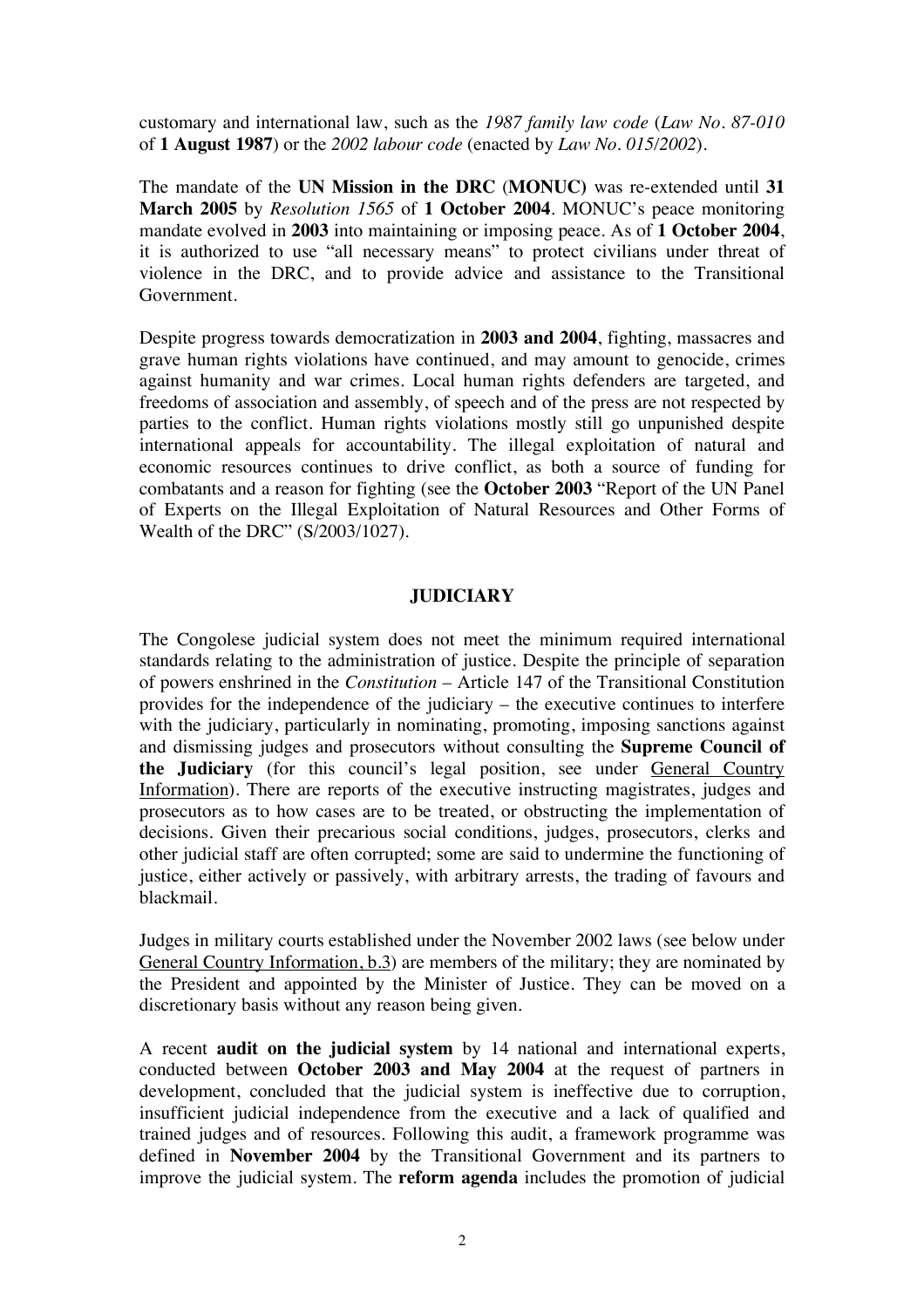independence, an improved control of judicial activities, and the appointment of magistrates and judicial officers throughout the country by means of legal reforms, advocacy and training. A follow-up committee is also expected to be set up to monitor the implementation of this reform framework. Meanwhile, local and international NGOs, organizations and donors in association have organized seminars and workshops for the benefit of the country's judicial actors. Programmes are being implemented to restore the criminal system throughout the country: as a result, the Court (*Tribunal de Grande Instance*) of Bunia and the Prosecutor's Office are again effectively functioning (see http://hrw.org/backgrounder/africa/drc0904/index.htm).

#### **Cases**

## **Rehabilitation of 315 illegally dismissed magistrates**

As a result of Communication No 933/2000 (CCPR/C/78/D/933/2000) (http://www.unhchr.ch/tbs/doc.nsf/(Symbol)/4f5cbe8702acb2e5c1256dc6004300eb?O pendocument) related to the massive judicial dismissals of 315 magistrates (lower court judges) in November 1998 (see "Attacks on Justice", 9<sup>th</sup> edition), the **Human Rights Committee** held, in **September 2003**, that the DRC had committed a violation of the following articles of the ICCPR: 25(c), on the right to have access to public service in a person's country; 14(1), on equality before the law and right of due process; 9, on the right not to be subjected to arbitrary arrest and detention; and 2(1), the application of the Covenant without distinction of any kind. The authors of the **1999** communication, **Adrien Mundyo Busyo**, **Thomas Osthudi Wongodi** and **René Sibu Matubuka**, acted on their own behalf and on that of 68 other dismissed judges. The Human Rights Committee considered that the dismissals constituted an attack on the independence of the judiciary, since the magistrates did not benefit from the guarantees to which they were entitled in their professional capacity. Indeed, it was at the request of the Minister of Justice that the President of the Republic dismissed them, even though under articles 11 and 12 of *Décret-loi* of **27 May 1997**, he can dismiss a civilian judge only at the request of the Supreme Council of the Judiciary. Furthermore, the authorities did not fulfil their obligation to respect the adversarial principle and its corollaries, including the presumption of innocence; and any chance of a fair hearing of the case was undermined when the President of the Supreme Court publicly supported the dismissal before any case had been heard.

Meanwhile, the **Inter Congolese Dialogue** proposed the reintegration and rehabilitation of the 315 magistrates through its April 2002 *Resolution No. DIC.CPJ/07*. Following this resolution, on **25 November 2003** the **Transitional Government** issued *Decree on Judicial Organization No. 03/037*, revoking the *Decree No. 144* of **6 November 1998** that had dismissed the magistrates. They were then reinstated in their old positions.

#### **Magistrates' protests over poor conditions and lack of independence**

Between **1 November 2003 and 5 January 2004**, 1,700 magistrates across the DRC, mobilized by the *Syndicat National Autonome des Magistrats de la RDC* (Congolese National Magistrates' Union), went on strike with three main demands: an increase in their salaries; the effective implementation of the 1986 Act on the *Conseil Supérieur de la Magistrature* (Supreme Council of the Judiciary) (*Law No. 86/006* of **23 November 1986**); and the promotion of judicial independence. According to Decrees *No. 03/25* and *03/27* of **26 September 2003** concerning the functions of the Transitional Government, the Supreme Council of the Judiciary became a specialized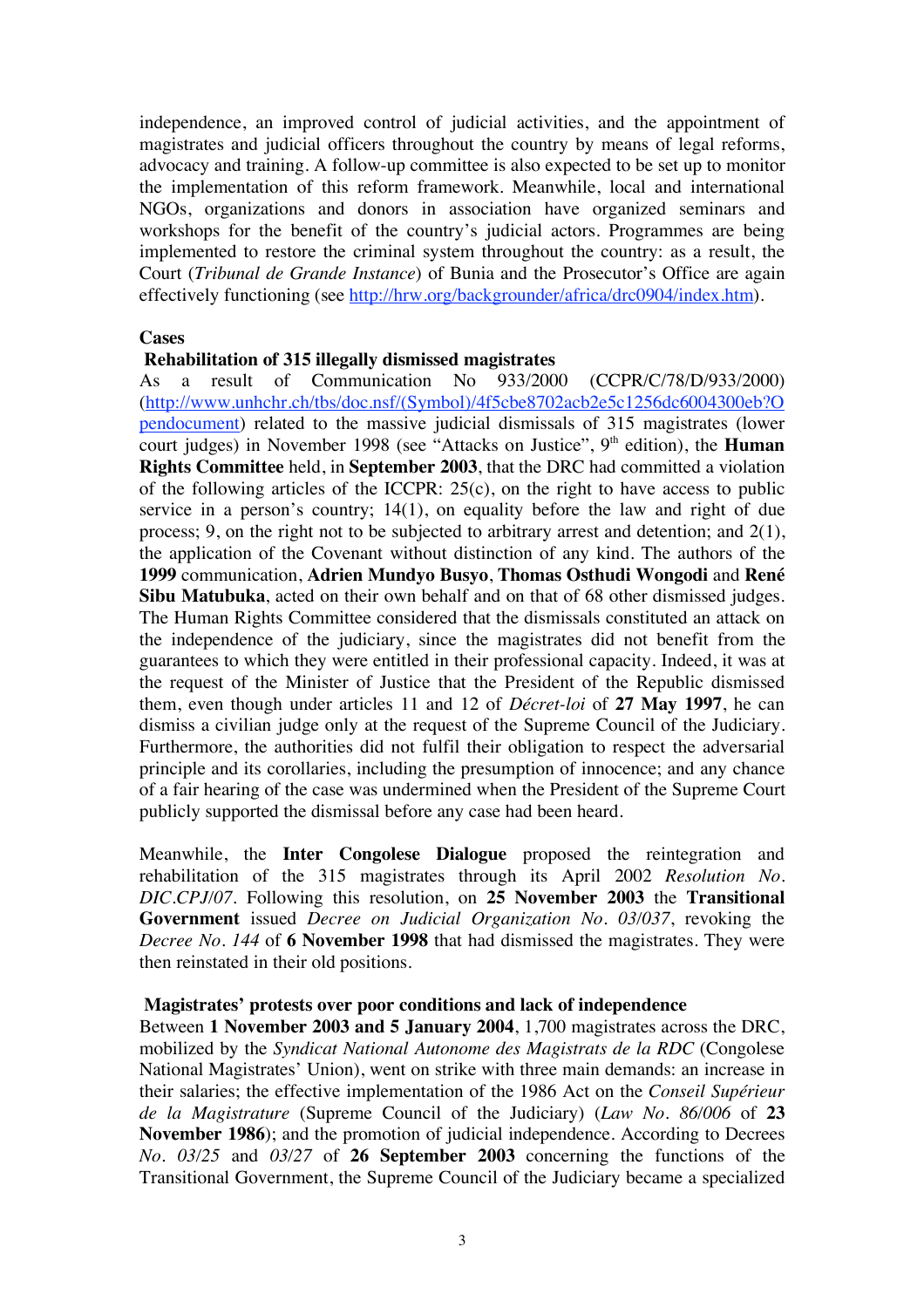service of the Ministry of Justice. The *Syndicat National* considered this provision to conflict with the Constitution since it completely undermined the independence of the judiciary.

The **Minister of Justice**, **Mr Kisimba Ngoy**, announced, on **28 December 2003**, that magistrates, judges and prosecutors (all of them *magistrats*) would receive a minimum salary of US\$100 per month, instead of their former income of US\$12–\$40. The increase has been implemented in most cases; however, judicial officers in South Kivu went on strike from **11 to 16 October 2004**, demanding payment of the allowance and the salary rise promised by the government. According to reports, members of the *Syndicat National Autonome des Magistrats* committee who participated in the strike are still being subjected to pressure from the Ministry of Justice, and are threatened with dismissal or sanctions. A number of them were suspended in **December 2004** over their protests against the illegal promotion of some magistrates in the province of Katanga.

On **4 August 2004**, in a protest march in Kinshasa, members of the judiciary called on the DRC Government and the judicial authorities to adopt decrees or laws to protect and regulate the status of judges, magistrates and prosecutors.

#### **Attacks on judges**

On **5 November 2004**, **Mr Mboyo Bola Edo**, judge at the Cataractes court, was illegally arrested and tortured by members of the security forces in Mbanza-Ngungu, and was then transferred to the Tshatshi camp in Kinshasa, reportedly because he had criticized the 1998 presidential decree dismissing the 315 magistrates (see above). The *magistrats* and human rights defenders who subsequently participated in a peaceful march to demand his release are being threatened with arrest.

## **LEGAL PROFESSION**

The situation for lawyers in the DRC is as precarious as for judges: they are subjected to threats, ill treatment, arbitrary arrest and detention both by the executive and by the different armed groups involved in the internal conflict.

#### **Cases**

On **20 February 2002**, **Maître Willy Wenga Ilombe**, a member of the NGO *Centre africain pour la paix, la démocratie et les droits de l'homme* (**ACPD**), was arrested by the former **Court of Military Order** (*Cour d'ordre militaire*) but was not charged. He was interrogated on his relationship with **Major Bora Uzima Kamwanya**, one of the presumed assassins of former **President Laurent-Désiré Kabila**. He was then held in detention as a threat to state security. These actions apparently preceded the publication of a report by the ACPD denouncing the judiciary's lack of independence. He was detained for 11 months and was released on **26 January 2003** at the instruction of **President Joseph Kabila**.

On **19 April 2002**, **Maître N'sii Luanda**, president of the NGO *Comité des observateurs des droits de l'homme* was arrested after a search at his home in Ngiri-Ngiri by two judicial inspectors from the Court of Military Order's prosecutor's office. He was subsequently held in the Court of Military Order's jails and transferred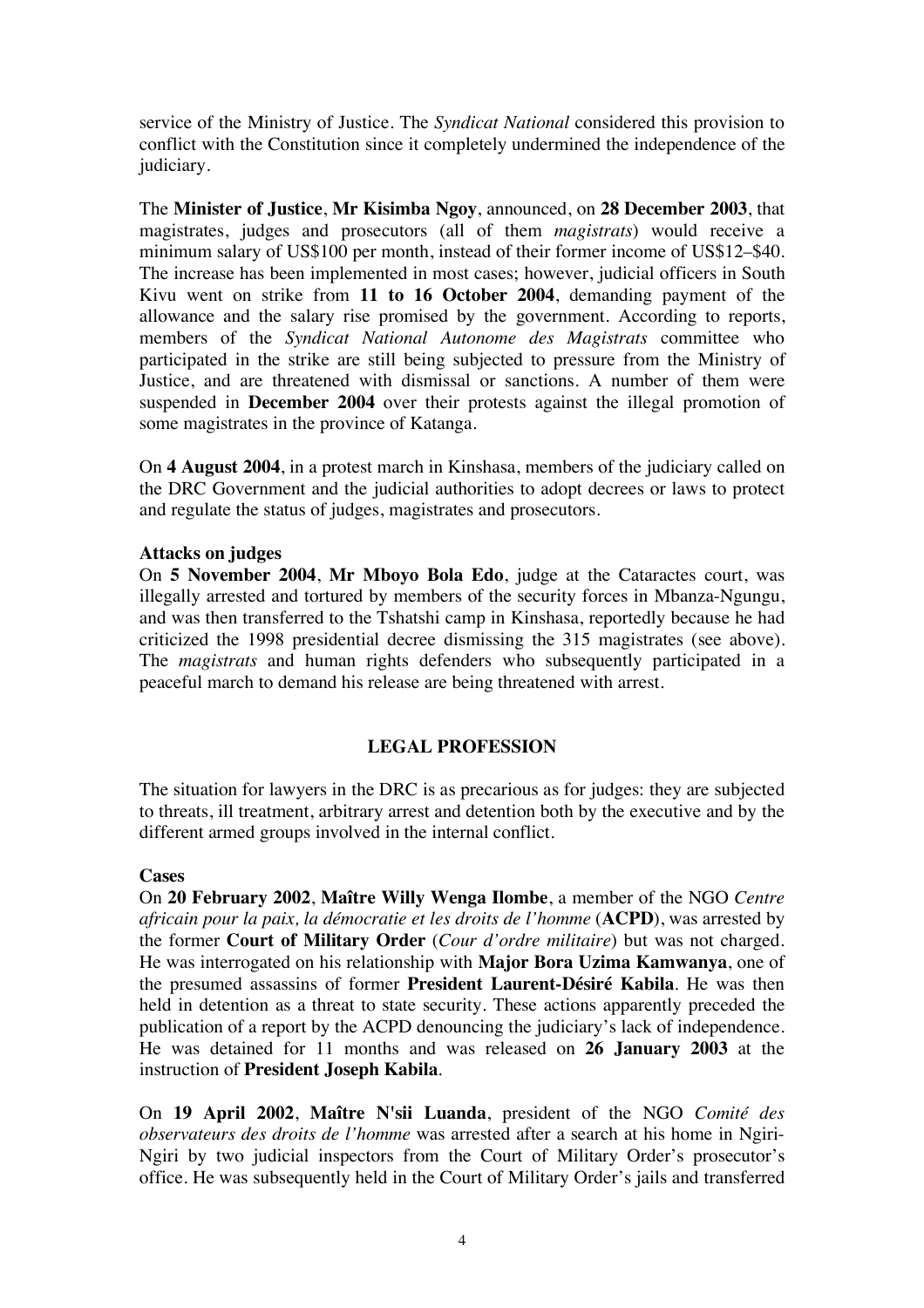in **June 2002** to Kinshasa prison. He was interrogated about his relationship with **Michel Bisimwa**, who was accused of criminal conspiracy and an attack on state security in the case of the assassination of **President Laurent-Désiré Kabila**. M<sup>e</sup> Luanda and his NGO had indeed participated actively in the processes leading to the transfer of Michel Bisimwa's case from the Court of Military Order to the Court of State Security. No charges were formally brought against  $M<sup>e</sup>$  Luanda: he was released on **26 January 2003** at the verbal orders of **President Joseph Kabila**. But in November 2004, M<sup>e</sup> Luanda was prevented from visiting his clients in prison, and on **3 December**, at Michel Bisimwa's hearing, a military official declared that the public prosecutor had issued, in **August 2003**, a summons against M<sup>e</sup> Luanda for treason.

On **15 October 2002**, **Maître Sébastien Kayembe Nkokesha**, lawyer and chairman of the board of directors of the **Congolese Human Rights Observatory**, an NGO specializing in the fight against torture, was abducted by armed men in uniform, was tortured and accused of being 'the devil's lawyer', since he was one of the lawyers who had represented those accused of assassinating **President Laurent-Désiré Kabila**. He was left unconscious and was not charged or imprisoned. These actions followed M<sup>e</sup> Kayembe's attempt to persuade the court to prosecute members of the Cabinet of Security and Public Order. M<sup>e</sup> Kayembe had also argued against the lifting of the moratorium on the death penalty.

On **25 May 2003**, **Maître Charles Katambay**, a member of the NGO *Groupe des Sans Voix*, of the DRC Bar Association and of an association for the defence of judges, was shot by a soldier from RDC-Goma (the *Rassemblement Congolais pour la Démocratie*, a guerrilla rebel faction) in front of his house in Uvira. His work in favour of human rights is suspected to be the reason for his assassination.

On **9 May 2004**, **Maître Mulunda Kazela**, a member of the Lubumbashi bar, was assassinated in unclear circumstances while working in his office. His case is still under investigation.

On **14 August 2004**, **Maître Théodore Ngoy** was arrested in Kinshasa for an offence against the transitional authorities and for contempt of court. M<sup>e</sup> Ngoy had publicly criticized on television the Minister of Justice's law project on nationality earlier that month. M<sup>e</sup> Ngoy is still held in the Kinshasa prison.

On **29 September 2004**, **Maîtres Aimé Magbo and Christian Lukusha**, members of the NGO **Justice Plus** in Bunia, were arrested for visiting the Bunia prison without permission and for drafting a report on the functioning of the judicial system in Bunia.

# **ACCESS TO JUSTICE**

The shortage of magistrates, judges and judicial officers can cause delay and negligence in the administration of justice, thereby violating the procedural law that stipulates that a verdict must be reached within eight days in criminal and commercial proceedings (the limit is 15 days in civil matters). In this situation, where there is little judicial accountability, training or discipline, and where the general administration of justice lacks funds, material and infrastructure, the public has little confidence in the judiciary. In some areas, such insecurity affects the whole judicial process – judicial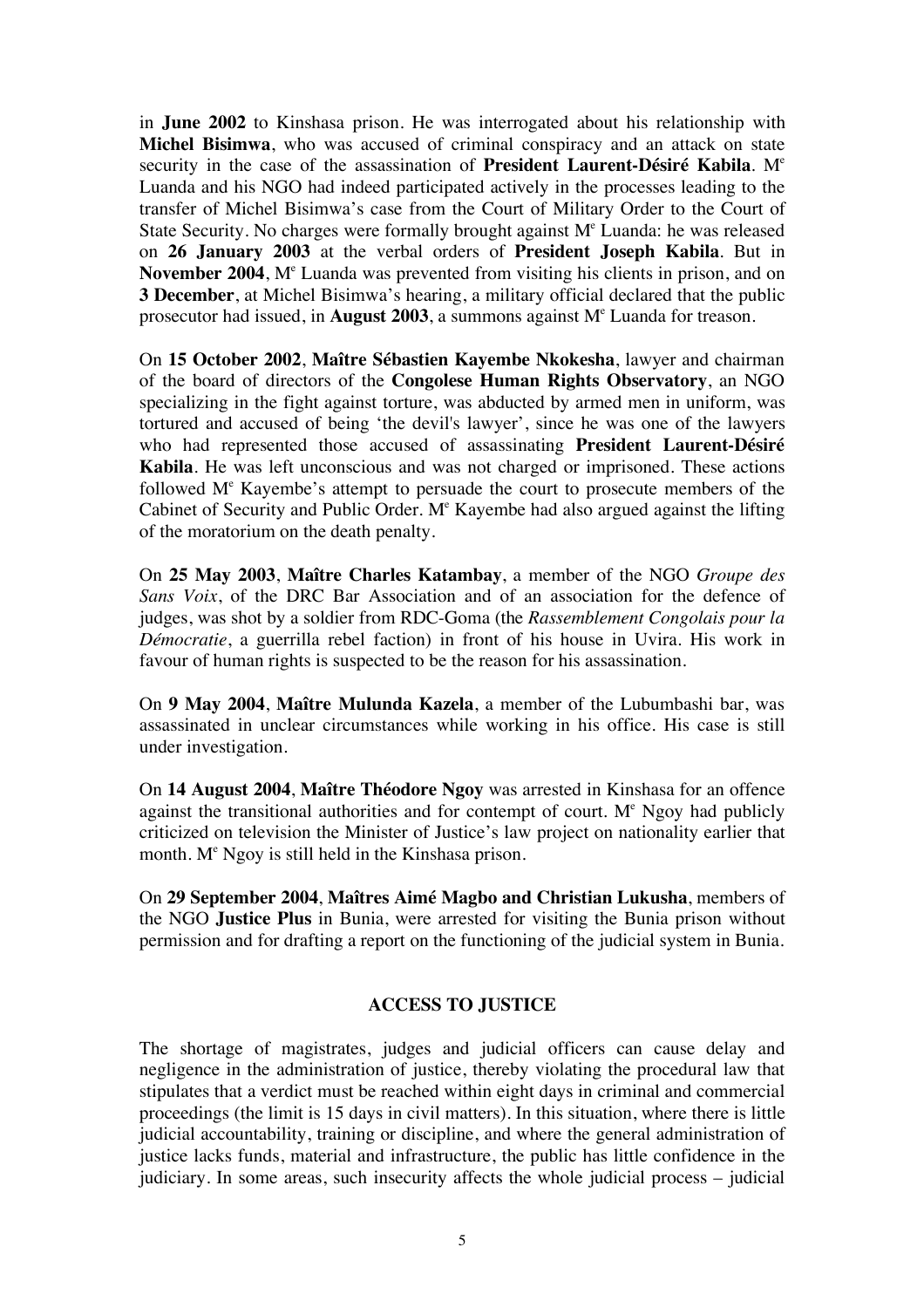staff, witnesses, victims, detainees and plaintiffs – and weakens the effectiveness of judges.

## **Death Penalty**

**On 23 September 2002**, the Government announced the end of its **moratorium on the death penalty**, which had been in place since December 1999, and death sentences have been carried out since then. The DRC is not a party to the *Second Optional Protocol to the International Covenant on Civil and Political Rights* (ICCPR), which aims to abolish the death penalty.

# **Amnesty law**

**On 15 April 2003**, President Kabila proclaimed, by *décret-loi No. 03/001*, a temporary amnesty for political crimes, acts of war and crimes of opinion committed between 2 August 1998 and 4 April 2003 until the future adoption by Parliament of an amnesty law. This amnesty excludes crimes against humanity, genocide and war crimes.

# **The International Criminal Court (ICC)**

In **July 2003** the Permanent Law Reform Commission issued a draft law implementing the *Rome Statute of the International Criminal Court*, previously ratified by the DRC in April 2002. The future adoption of this draft law by the transitional parliament is an important step towards justice in the DRC, as it includes safeguards for fair trial and respect for the rights of the accused whatever the crime. It also provides definitions of war crimes, crimes against humanity and genocide, and ensures the co-operation of the DRC Government and judicial authorities with the International Criminal Court authorities. (For a commentary, see http://web.amnesty.org/pages/int\_jus-legislation\_drc\_commentary2003-eng.)

In **March 2004**, **President Kabila** asked the **ICC Chief Prosecutor, Mr Luis Moreno-Ocampo**, to investigate violations of international law committed in the DRC after 1 July 2002. In **July 2004** the **Presidency of the ICC** decided to assign the DRC to Pre-Trial Chamber and investigators from the ICC visited the DRC that month, meeting Congolese political and judicial authorities, diplomats, representatives from NGOs and civil society organizations. In **October 2004**, the ICC and the DRC signed an agreement on judicial co-operation, allowing the court to begin investigations into war crimes and crimes against humanity committed within the DRC, since the draft legislation implementing the *Rome Statute* domestically had not yet been adopted. Following this, the ICC and the DRC signed a provisional "Memorandum of Understanding on the Privileges and Immunities of the Court" to guarantee that the ICC will be able to carry out its activities in the DRC independently, safely and confidentially, until an agreement on privileges and immunities is ratified.

# **The military court system**

The **Court of Military Order** (*Cour d'ordre militaire*, or COM), a special tribunal instituted in **1997** (*décret-loi No. 19*) to punish military offences, conducted unfair trials and pronounced the death penalty in numerous cases, including against civilians.

It was the COM that, beginning in **March 2002**, conducted the trial of 135 persons – both military and civilian – accused of the assassination in Kinshasa of **President**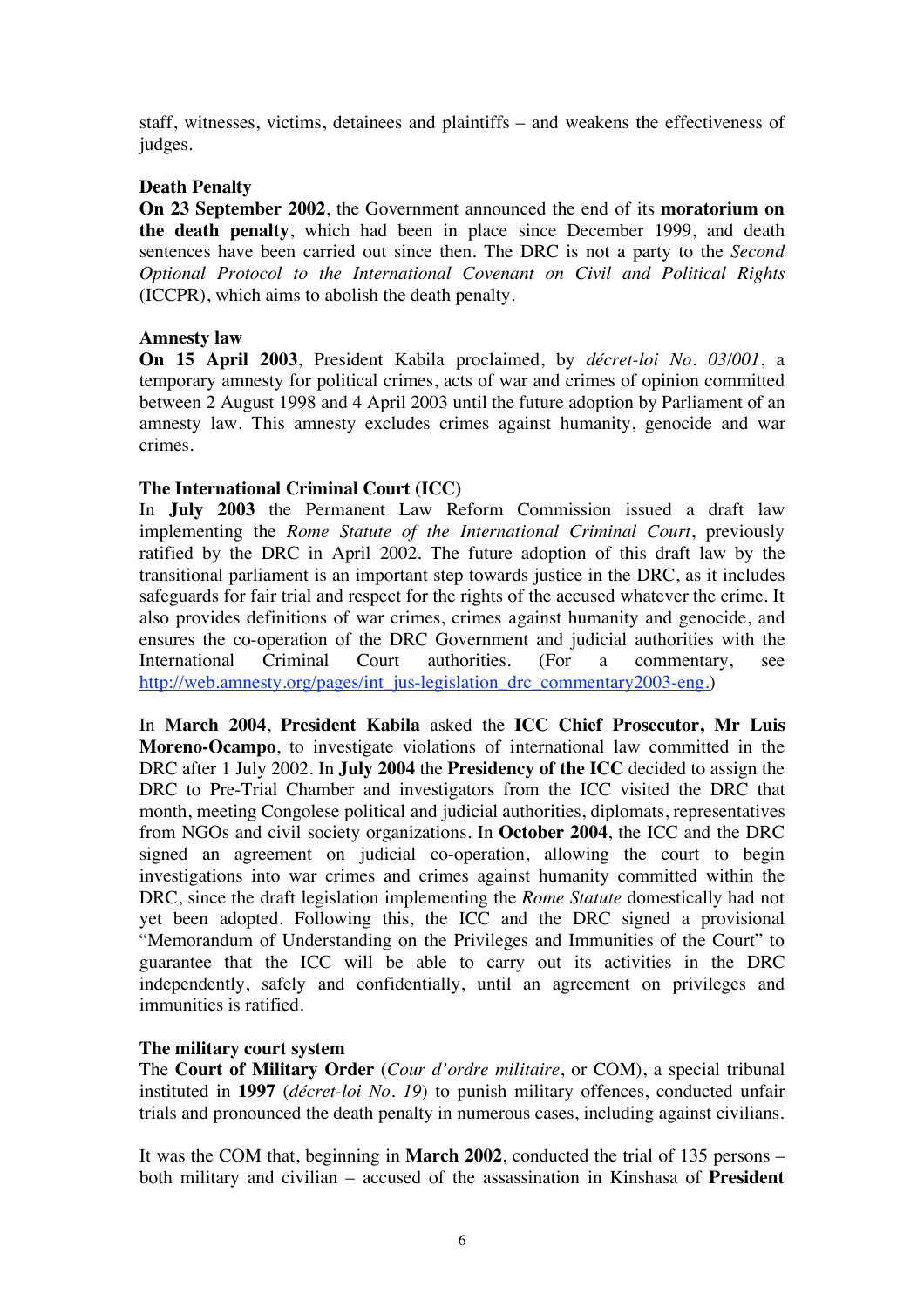**Laurent-Désiré Kabila** on **16 January 2001**. In **January 2003**, following a trial that did not respect the principles of fair and impartial proceedings, the COM passed 30 death sentences, 27 life sentences and 20 sentences of imprisonment from six months to 20 years, and made 50 acquittals. Under Article 5 of the 1997 *décret-loi* creating the COM, no appeal could be made against this verdict. The death sentences have not yet been carried out.

However, the COM was suppressed on **25 March 2003** when laws *Nos. 023/2002* and *024/2002* of **18 November 2002** came into force, providing for a code of military justice and a military criminal code. Under this, civilians are subjected to military justice only when they incite, hire or assist a member of the military forces to commit an offence against military laws and regulations, or when they commit offences against the army and the police (Article 112). Another novelty of these codes is a new definition of 'war crimes' and 'crimes against humanity', adapted to conform with international standards, in particular the *International Criminal Court Rome Statute*.

Members of the military who have committed grave human rights violations reportedly have escaped punishment in the military courts, or their sentences have not reflected the seriousness of the crimes committed.

## **Cases**

Some child soldiers are being held in custody under military jurisdiction accused of military offences or common criminal offences, or both. This is contrary to the *2002 military codes*, which prohibit trials of children under the age of 18. In **June 2003**, **Isongo Zabenga**, aged 16, was arrested and then sentenced to death for murder by a military tribunal, contrary to the new legislation. His sentence has not yet been carried out.

In **July 2004**, pursuant to Communication No. 962/2001 (CCPR/C/81/D/962/2001) (http://www1.umn.edu/humanrts/undocs/html/962-2001.html), the **Human Rights Committee** held that the DRC had violated article 9, paragraphs 1, 2 and 4 of the *ICCPR* (the right not to be subjected to arbitrary arrest and detention). The applicant, **Mr Mulezi**, a civilian, was arrested without a warrant and under false pretences by the military; his arbitrary detention without charge in military camps lasted more than 16 months (from December 1997 to his escape in May 1999). He was unable to appeal against the lawfulness of his detention to any civil or military court.

# **LEGAL REFORMS DURING THE PERIOD**

| <b>July 2001:</b>  | Law No. 02/2001 of 3 July on the creation, organization and<br>functioning of commercial courts.                          |
|--------------------|---------------------------------------------------------------------------------------------------------------------------|
| 2002:              | Law No. 015/2002 enacting the Labour Code.                                                                                |
| <b>April 2002:</b> | DRC ratified <i>Rome Statute of the ICC</i> .                                                                             |
| August 2002:       | Permanent Commission on Law Reform re-established.                                                                        |
| September 2002:    | Government ended its 1999 moratorium on the death penalty.                                                                |
| November 2002:     | Laws Nos. 023/2002 and 024/2002 of 18 November providing<br>for both a new code of military justice and military criminal |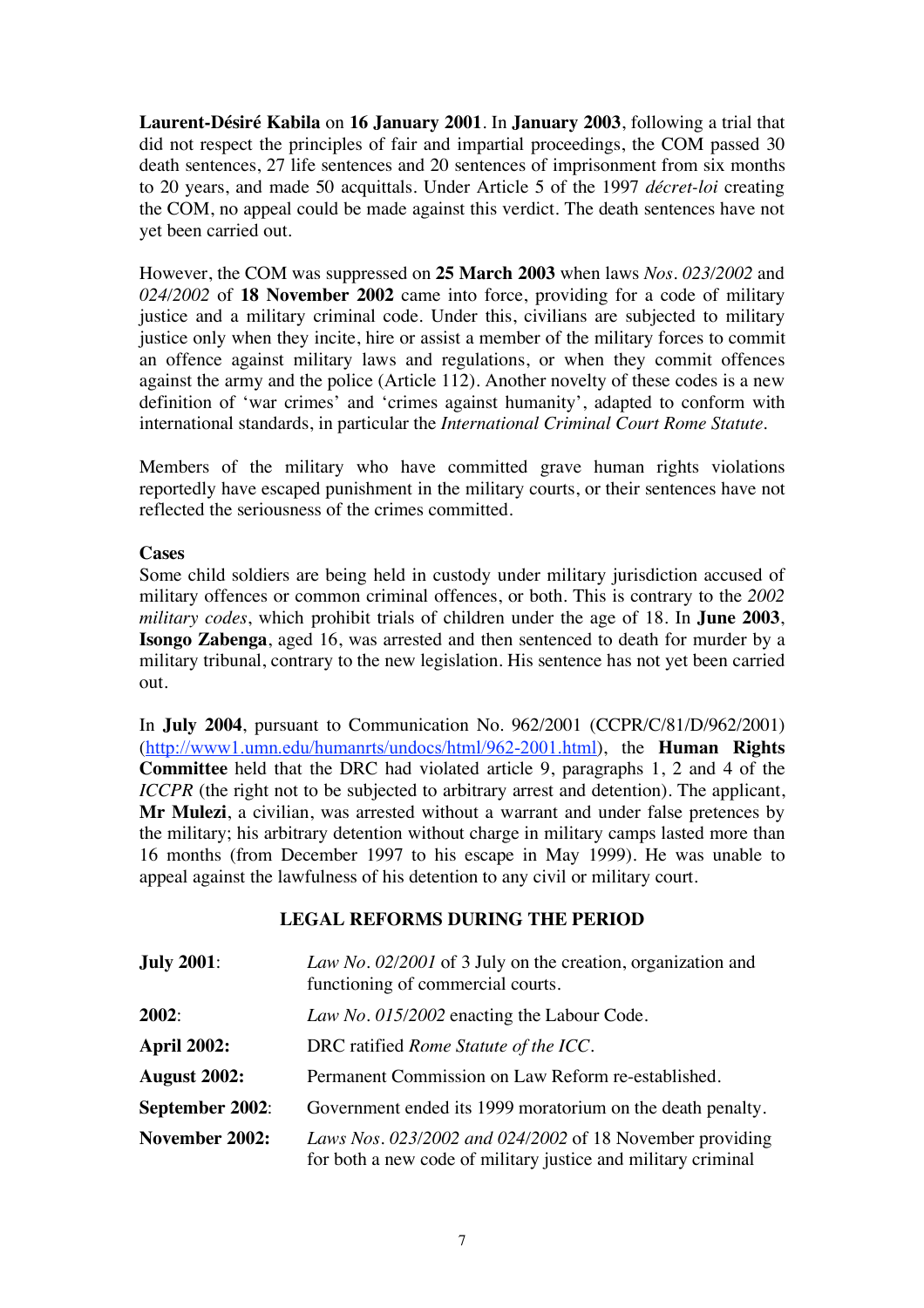|                    | code. They came into force in March 2003, superseding the<br>Court of Military Order (COM).                                                                                                                              |
|--------------------|--------------------------------------------------------------------------------------------------------------------------------------------------------------------------------------------------------------------------|
| <b>April 2003:</b> | Transitional Constitution adopted, effective until elections in<br>June 2005.                                                                                                                                            |
| <b>April 2003:</b> | Décret-loi No. 03/001 giving temporary amnesty for political<br>crimes, acts of war and crimes of opinion committed between<br>August 1998 and April 2003 proclaimed by President Kabila.                                |
| <b>July 2003:</b>  | Draft law implementing the Rome Statute of the International<br>Criminal Court (Projet de Loi de Mise en Oeuvre du Statut de<br>la Cour Pénale Internationale).                                                          |
| September 2003:    | Decrees No. 03/25 and 03/27 of 26 September concerning the<br>functions of the Transitional Government. Under these, the<br>Supreme Council of the Judiciary became a specialized service<br>of the Ministry of Justice. |
| November 2003:     | Decree on Judicial Organization No. 03/037 issued by the<br>Transitional Government issued, revoking the Decree No. 144<br>of 6 November 1998 that had dismissed 315 magistrates.                                        |
| <b>July 2004:</b>  | Law No 04/018 (of 30 July) concerning the Truth and<br>Reconciliation Commission.                                                                                                                                        |
| <b>July 2004:</b>  | Law No 04/019 (of 30 July) concerning the National Human<br>Rights Observatory.                                                                                                                                          |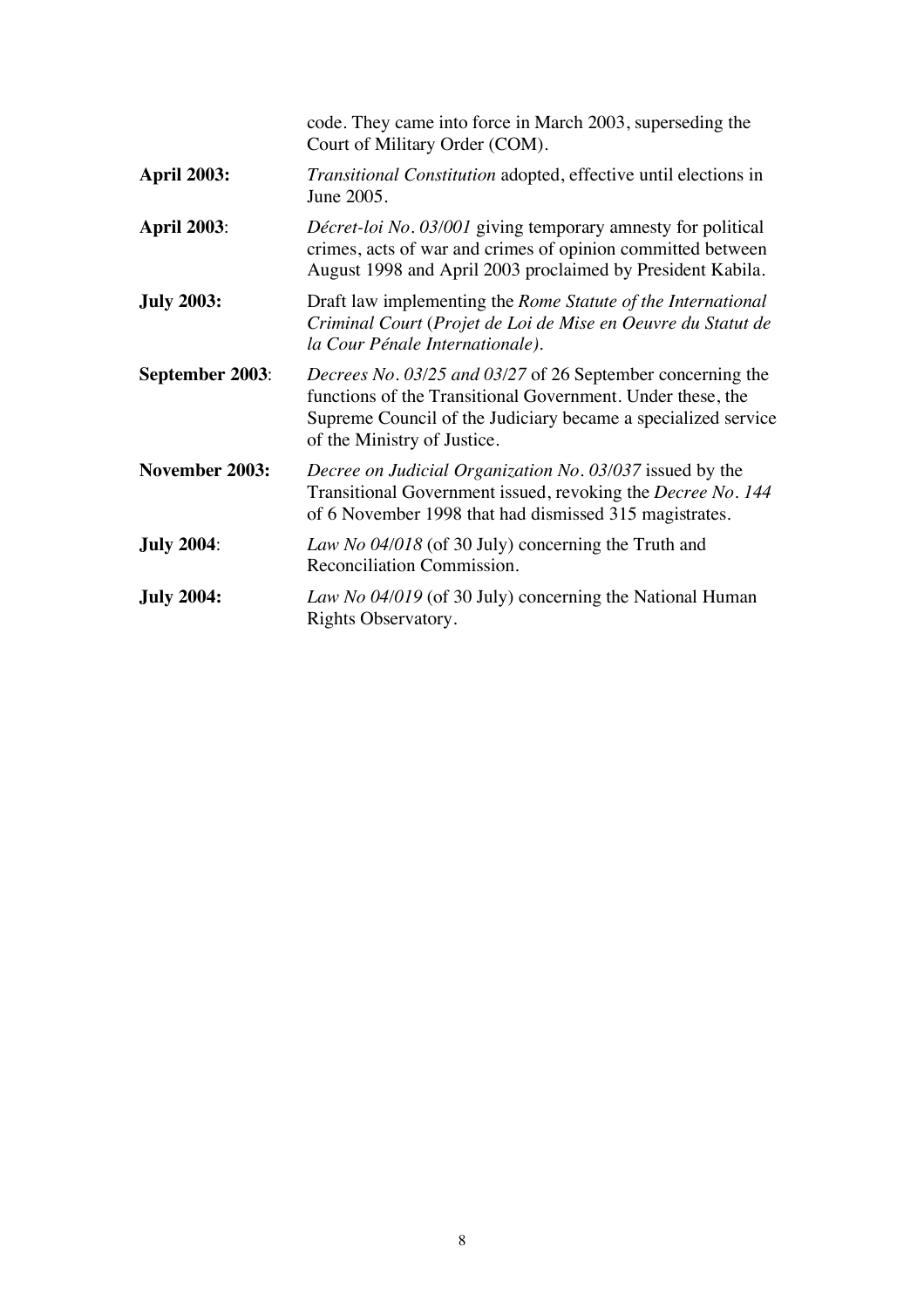# **II. General Country Information**

## **a. Legal system overview**

#### **1. Rule of Law and independence of the judiciary**

The **transitional institutions** of the DRC are the **President**, the **Government**, the **National Assembly**, the **Senate** and the **Judiciary**. The Transitional Constitution created an independent **Electoral Commission**, a **High Authority for Media**, an **Ethics and Anti-corruption Committee**, a **National Human Rights Observatory** and a **Truth and Reconciliation Commission** to support the transition to democracy.

The **April 2003 Transitional Constitution** provides for the sharing of power and responsibilities between all parties present at the Inter Congolese Dialogue. Its aim is a peaceful transition under consensus and fair regional, social and political representation to achieve national reconciliation.

The constitution guarantees the inviolability of fundamental rights and freedoms. Its Article 147 provides for an independent judiciary. This same article states that the President of the Republic is the guardian of this independence. In practice, however, the executive branch interferes in the judiciary and the administration of justice. Judicial independence has been impeded by a number of factors, such as judicial bodies' lack of economic autonomy, the tendency of executive and legislative authorities to exert pressure on the judiciary and the prevailing corruption of judges and magistrates. Corruption has been facilitated by very low salaries or, in certain cases, no salary at all.

The Supreme Court of Justice has the final say in the interpretation of existing constitutional provisions and of existing laws. However, in practice, the Government does not always observe the Supreme Court's decisions.

## **2. Sources of law**

The **Transitional Constitution** is the main basis of the DRC's legal system, together with the customs and general principles of law and equity. The civil and criminal codes are based on Belgian and customary law.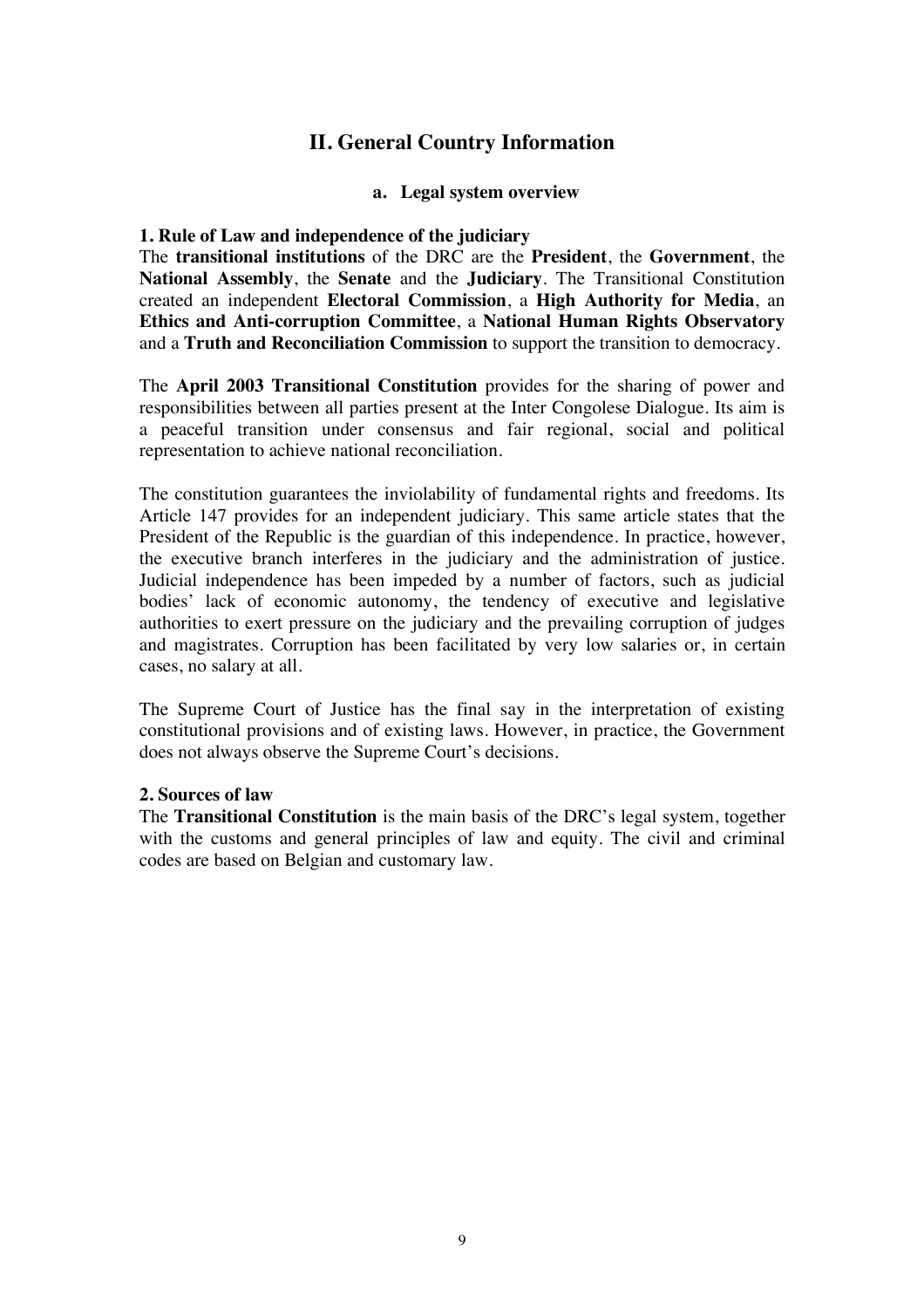Article 193 of the Transitional Constitution stipulates that international treaties and agreements have, after their publication, a higher authority than the law, subject to their implementation by the other parties to the agreement. The DRC is a party to the *International Covenant on Civil and Political Rights and its first optional protocol*, the *International Covenant on Economic, Social and Cultural Rights*; the *Convention Against Torture and Other Cruel Inhuman or Degrading Treatment or Punishment*; the *Convention on the Elimination of All Forms of Discrimination against Women*; the *International Convention on the Elimination of All Forms of Racial Discrimination*; and the *Convention on the Rights of the Child and its optional protocol on the involvement of children in armed conflict*. The DRC is also a party to the **African Charter on Human and Peoples' Rights.**

## **3. Publication of laws and judicial transparency**

Laws are published in the Gazette (*Journal Officiel*). However, it operates with difficulty due to a lack of resources. Judicial decisions have not been published for more than 20 years.

#### **4. New counter-terrorist measures**

In **April 2004**, the **ICJ** and **INTERIGHTS** submitted to the African Commission on Human and People's Rights a joint document relating to human rights protection in the fight against terrorism in Africa. This document calls on the African Commission to draft guidelines on terrorism and human rights and to monitor national counterterrorism measures in the region. At the African Commission's 36th session (**November–December 2004**), a resolution was drafted by African Commission Commissioner Rezag-Bara with the assistance of ICJ and INTERIGHTS. Due to a lack of time, the resolution was not adopted but was postponed to the African Commission's extraordinary session, which should take place in **March 2005**. The DRC has not so far adopted any laws relating to terrorism and human rights protection.

## **b. The judiciary**

#### **1. Judicial structure**

Under Article 147 of the Transitional Constitution, the judiciary is composed of the **Supreme Court of Justice**, the **Court of Security of the State**, the **Courts of Appeal** and the **civilian and the military courts and tribunals**, as well as the **prosecutors**.

*Law No. 02/2001* of **3 July 2001** provides for the creation, organization and functioning of **commercial courts**, which fall within the ordinary jurisdiction of first instance.

Parallel to this official judicial system, and due to difficulties within the judiciary, an informal judicial power has emerged in practice. This power is exercised by local customary chiefs and other local leaders, including religious leaders, rebels and other armed factions, the army and the police.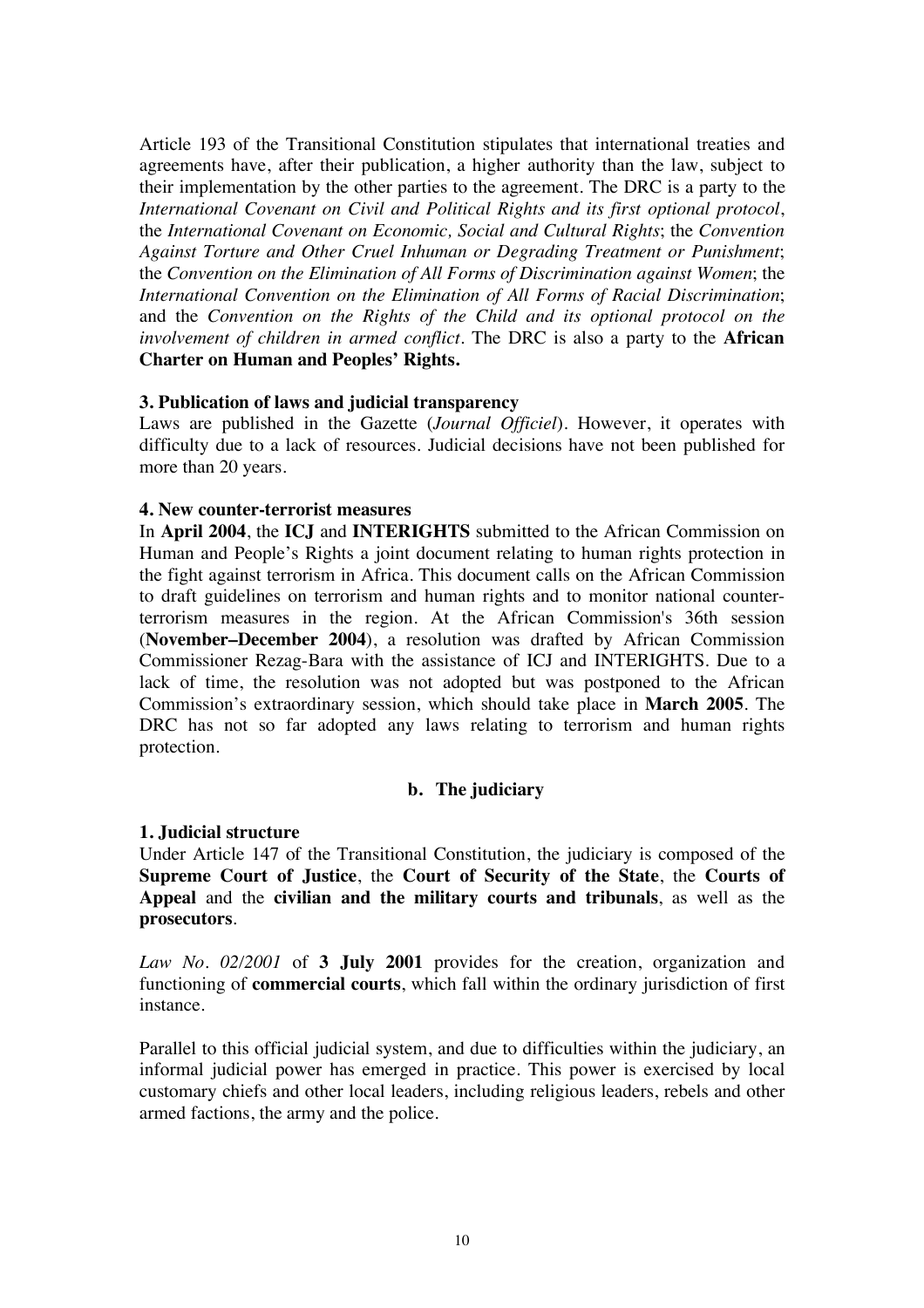# **2. Military tribunals**

The Court of Military Order (*Cour d'Ordre Militaire*) created in **1997** (see "Attacks on Justice", 11th edition) was suppressed with the coming into force, on **25 March 2003**, of laws *No 023/2002* and *024/2002* providing for a code of military justice and a military criminal code. These laws provide for a classic system of military jurisdiction in conformity with fair trial standards and the applicable international standards.

Article 1 of law *No 023/2002* lays down the structure of the military courts, which consists of **military police tribunals**, **military garrison tribunals** (lower courts), **military courts** and **operational military courts**, and the military High Court. Article 276 provides the option of an appeal against these courts' decisions, except for those decisions pronounced by operational military courts in wartime. Article 129 states that court procedure is similar to that of regular courts. Judges are members of the military, nominated by the President and appointed by the Minister of Justice. They can be moved on a discretionary basis without any reason being given.

# **3. Judicial council**

The **Supreme Council of the Judiciary** is the institution appointed to resolve all disciplinary matters affecting judges and prosecutors, but cannot operate efficiently due to a lack of financial support. The new decrees concerning the functioning of the Government (*Decrees No 03/25* and *03/27* of **September 26, 2003**) state that the Supreme Council of Judiciary is an ordinary service under government authority, thus openly denying its independence.

## **4. Budget and autonomy**

The judiciary in the DRC suffers from desperate financial conditions. Judges are paid poorly and only on an intermittent basis. Before their November 2003–January 2004 strike, magistrates (lower court judges) were paid between US\$12 and US\$40; since then, the minimum salary has risen to US\$100 per month. There are substantial shortages of personnel, supplies and infrastructure. The financial autonomy of judicial institutions is not assured and pervasive corruption continues to affect the judiciary. These grave circumstances affect other judicial officers, including court clerks.

## **c. Judicial Actors**

## **c.1. Judges**

# **1. Independence and impartiality**

Article 147 of the Transitional Constitution provides for an independent judiciary. However, in practice, in cases where political and administrative interests are involved, judges are subject to executive interference and to influence from other interested parties. Low salaries and rampant corruption are also important factors hindering the independence and impartiality of judges.

## **2. Qualifications, appointment and training**

There is no permanent judicial training for judges.